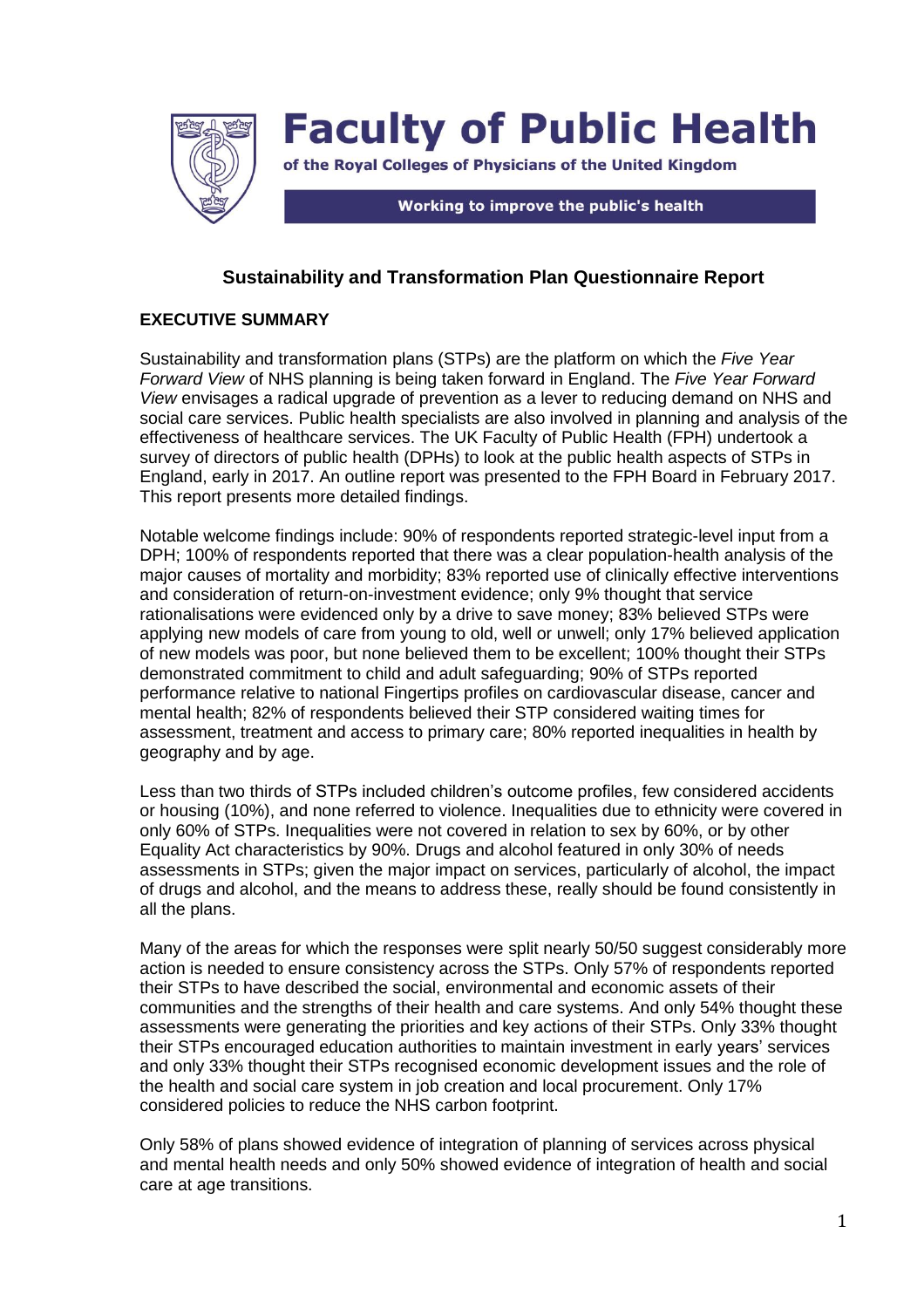Only 46% showed evidence of proposed rationalisation on grounds of improving clinical outcomes or safety (eg. stroke services)

Whilst the questions on consultation and collaboration were answered by only 35% of respondents, the findings confirm those reported elsewhere and should be of concern if the whole programme is to be successful. Only 29% believed there was genuine pooling of sovereignty and funds, sharing of staff and lead responsibilities identified across agencies. Only 57% reported support from all local authorities and integration across local authorities – although 71% believed there was consideration of complementary plans of partners.

The level of involvement and support from clinicians, patients, carers, and the public were all disappointingly low and, unless improved, will prevent success for the programmes. Only 43% believed there was clear evidence of clinical, public and stakeholder support and only 14% believed there was evidence of patient and carer support.

The use of tools for health needs analysis was variable. Fingertips profiles varied according to condition. ONS comparator family groups featured in 88% of responses and best performing hospitals or health economies in 63%. Return on investment featured in the majority. Use of Disability Adjusted Life Years appeared in only one third.

This survey suggests STPs are falling some way short of translating aspirations into achievable targets and commitments.

The level of strategic public health input is reported as very high but the impact of this on the STPs appears variable and, in some geographical and service areas, to be disappointingly poor eg. the level of evidence of effectiveness for proposed interventions, the extent and depth of collaborative working and integration and stakeholder support, and a lack of confidence that the interventions are realistic. Our findings would appear to confirm the fear of the King's Fund that cuts in social care and public health and a lack of earmarked funds to support transformation will affect the ability of NHS organisations and their partners to implement their plans (The King's Fund. *Delivering sustainability and transformation plans, from ambitious proposals to credible plans*. ISBN: 978 1 909029 71 2. The King's Fund, London 2017).

The ambition to strengthen intervention has also been limited by the year-on-year budget cuts to the public health budget. This is of concern in an environment where integrated working does not seem to be strong in some areas. This coupled with reducing numbers of public health trained staff, particularly specialists, who are perceived as an expensive resource, is compromising the ability of the system to deliver prevention.

Our survey has also found a failure to tackle the wider determinants of health with some of the more concerning signals about several specific determinants also identified by the King's Fund including quality of housing, employment, and access to education and training.

We have identified some very positive experiences including strategic level input from DPHs and use of population-based analyses and metrics such as ONS comparator families. However, it must be of concern that overall our findings appear to reflect the results of a survey of 172 NHS trust chairs and chief executives carried out in late 2016 which found that investing in preventative services was considered the *least* important issue in STPs (King's Fund 2017)). We agree with the King's Fund analysis that STPs have real potential to close the care gaps identified in the *Five Year Forward View* but that this is predicated by a focus on prevention as a priority. Evidence that this is being taken forward in STPs is currently lacking and must be addressed. Additional resources should be invested in prevention and protected from a diversion to reducing deficits.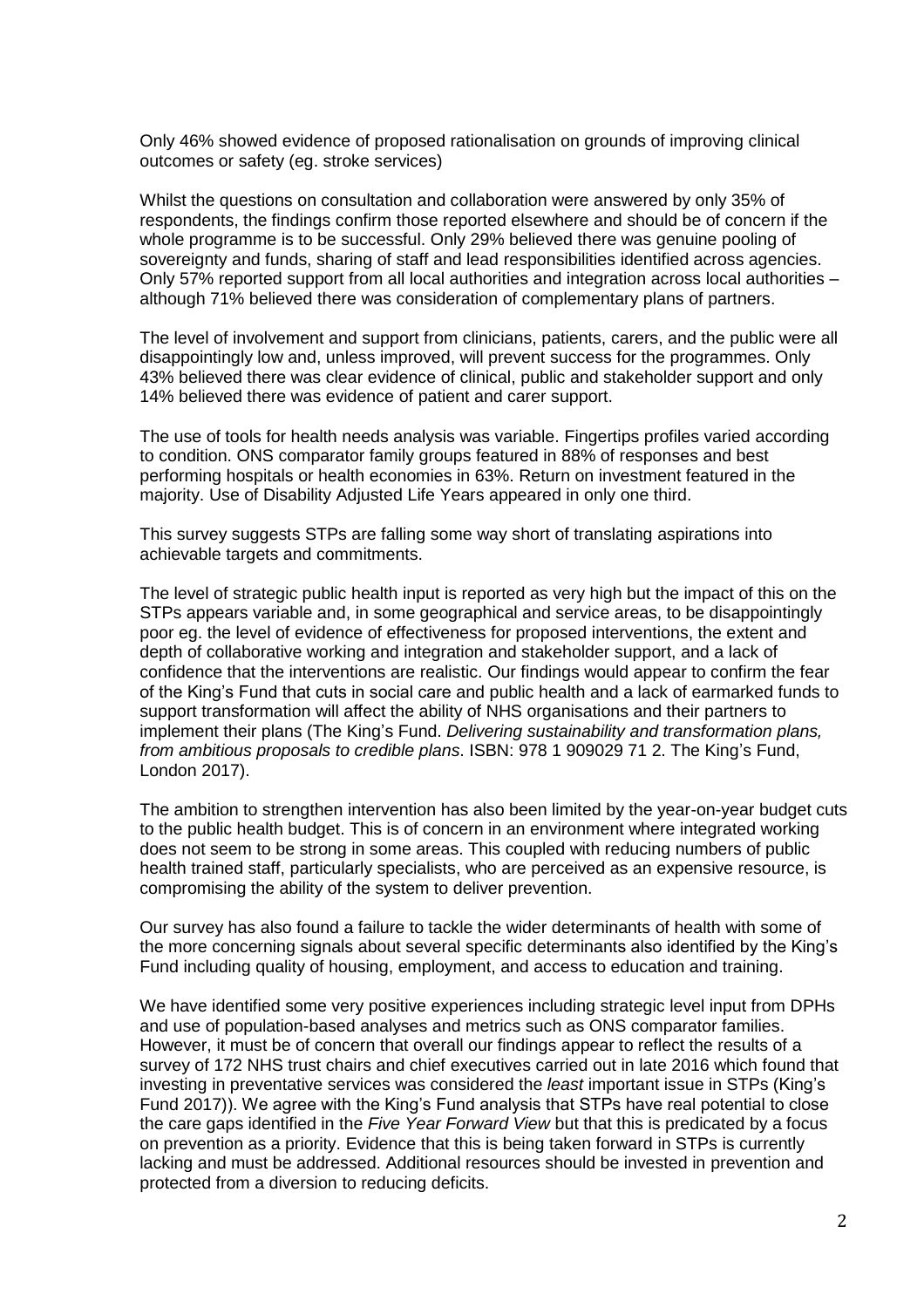#### **Recommendations:**

- 1. FPH believes these findings suggest that STPS currently are not sufficiently driven by local population-based needs assessment and an evidence-based approach linking with need to deliver effective outcomes.
- 2. The approaches taken both to preventing ill health, and to proposing health and care services which are evidence-based and likely to improve outcomes, are not consistent enough.
- 3. We recommend a much greater involvement of public health principles in the STPs and much greater engagement of public health expertise.
- 4. We recommend that existing tools for public health needs analysis are used to a much greater extent and local expertise is brought into play to interpret the data and inform priority setting. Public Health England (PHE) centres and regional directors should work with NHSE counterparts to ensure greater consistency of applications to 'level up' the quality of needs analysis and its impact on priority setting and outcome expectation.
- 5. We recommend that there is development of real costed investment plans for prevention of ill health in each STP. The PHE report *[Local Health and Care Planning: Menu](https://www.gov.uk/government/uploads/system/uploads/attachment_data/file/565944/Local_health_and_care_planning_menu_of_preventative_interventions.pdf)  [of preventative interventions](https://www.gov.uk/government/uploads/system/uploads/attachment_data/file/565944/Local_health_and_care_planning_menu_of_preventative_interventions.pdf)* is a good starting point.
- 6. We note also that there is evidence of insufficient and inconsistent joint working, strategically between STP partners, in planning and in operational activity to integrate health and social care, physical and mental health services and in transition planning across age groups. There seems to be inadequate evidence of genuine pooling of sovereignty, joint planning and collaboration. There is certainly insufficient involvement of clinicians, patients, carers and the public. These weaknesses will undermine the potential for the success of these partnerships and plans.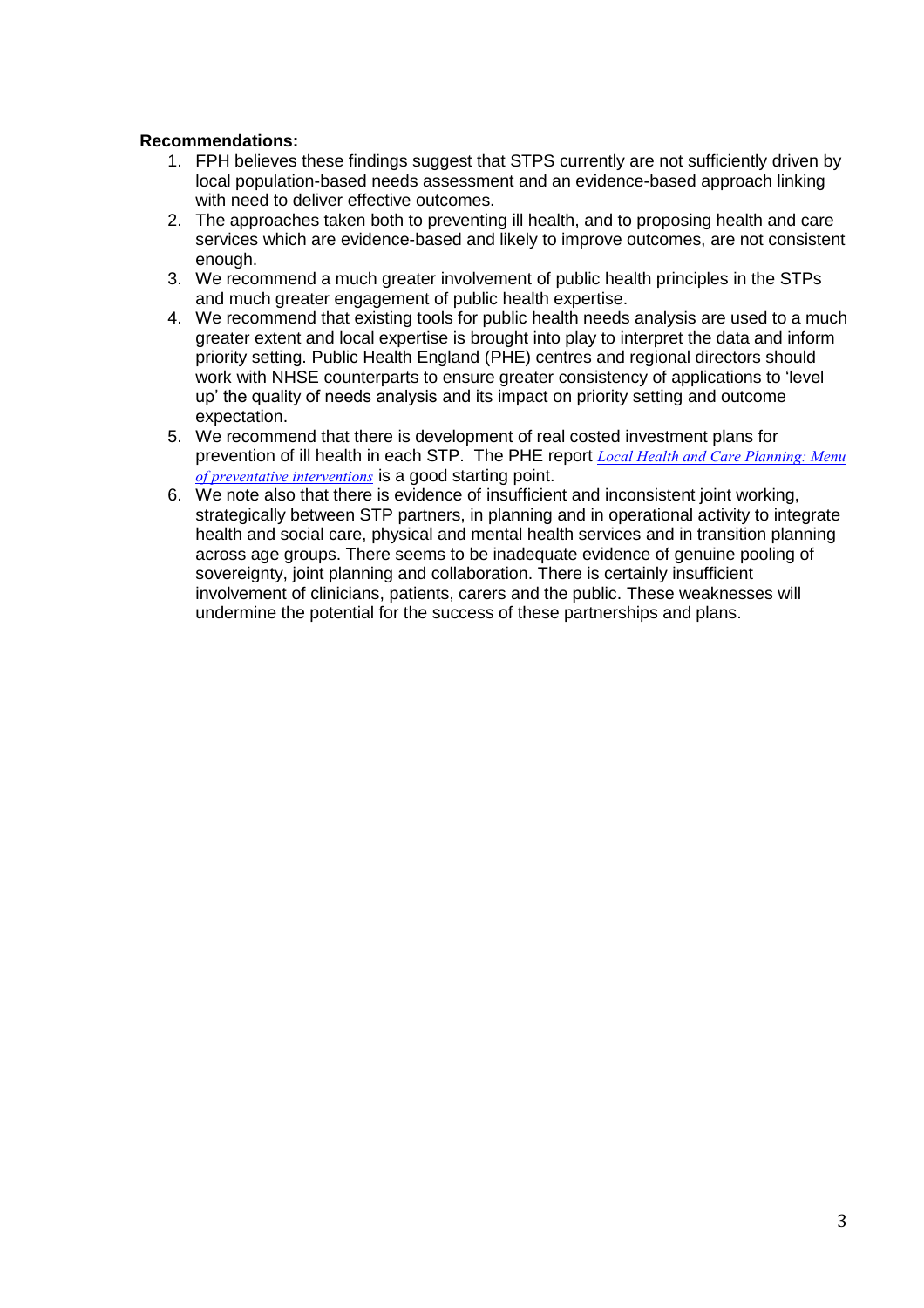

# **Faculty of Public Health**

of the Royal Colleges of Physicians of the United Kingdom

#### Working to improve the public's health

### **Sustainability and Transformation Plan Questionnaire Report**

# **INTRODUCTION/ BACKGROUND**

Sustainability and Transformation Plans (STPs) are critical in delivering the widely welcomed public health and radical prevention aspirations of the NHS England *Five Year Forward View*. The reintegration of the NHS public health function with local authorities, key partners in the STP process in 2013 presented a real opportunity for a powerful and collaborative public health input to health and local authority services. Public health intelligence, practice and partnership-building could form a powerful bridge between health and local authorities, helping to create population-based, needs-driven public health, health and social care services. The expectation within the *Five Year Forward View*, for a radical upgrade to prevention of ill health should lead to both a cultural shift in health and care planning and actual evidence of commitment to investing in preventive services. However, concerns have been expressed by, and within the public health community, about some aspects of STP development, scale, commitment to prevention, funding, and ownership. The Faculty of Public Health (FPH) Board accordingly requested a survey of Directors of Public Health (DPHs) in England to gauge the level of involvement by key local public health staff in local authorities and the NHS. The online survey was conducted during December 2016 and January 2017 and an initial summary analysis of responses was reported to the FPH Board of 23 February 2017. This paper builds on that summary report and identifies the key public health influences, opportunities and challenges in ensuring the successful delivery of the objectives of the *Five Year Forward View*.

## **THE SURVEY**

An online survey was developed by a small working group including a DPH to ascertain the effectiveness of the following public health and preventative elements of the STP:

- Appropriate level of input and influence
- Explicit commitment to a preventative approach
- Asset based approach
- Evidence base
- Priority setting based on population needs analysis and evidence based interventions
- Consideration of wider determinants
- **Inequalities**
- Alignment to deliver required outcomes
- Integration
- Funding/Rationalisation
- Effective consultation and collaboration

The survey included 26 questions together with a free text 'comments' section and an optional location identifier, the latter reflecting a sensitivity that some DPHs may have been reluctant to be critical. The survey is available on request.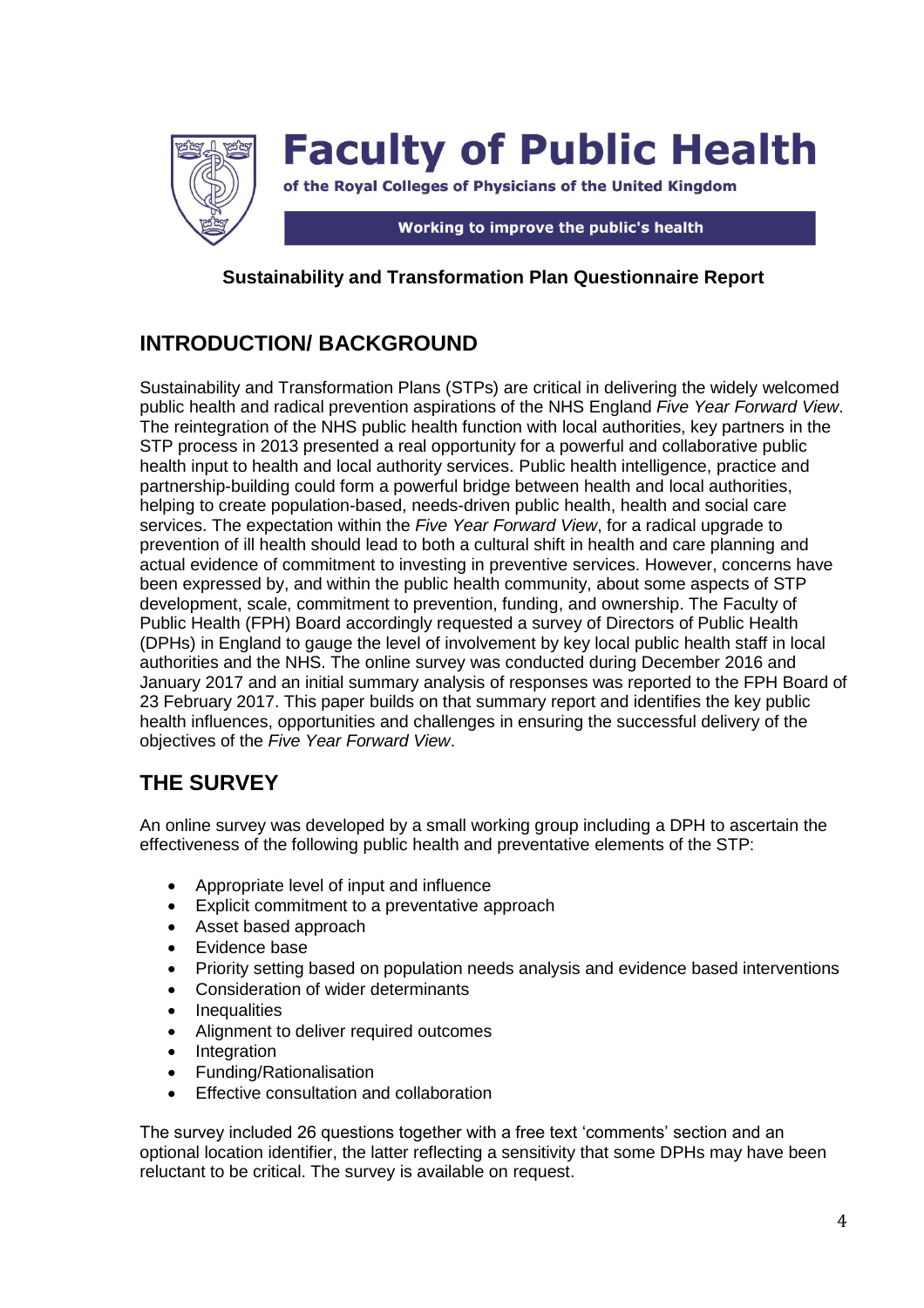## **RESULTS**

Twenty responses were received. The response rate to the survey was 46% (20/44) and responses to each question ranged from 30-100% (mean 61%).

The responses were a mixed range, neither suggesting bias towards respondents with 'axes to grind' nor to respondents who were 'flag waving' for the process. We have therefore presented the findings without detailed sensitivity analysis. The responses are important more for the level of variability they suggest about the current set of the plans and suggest a need for more consistent inputs and action. Response rates by question and answers are shown in the following table and the free text comments received are provided in the appendix: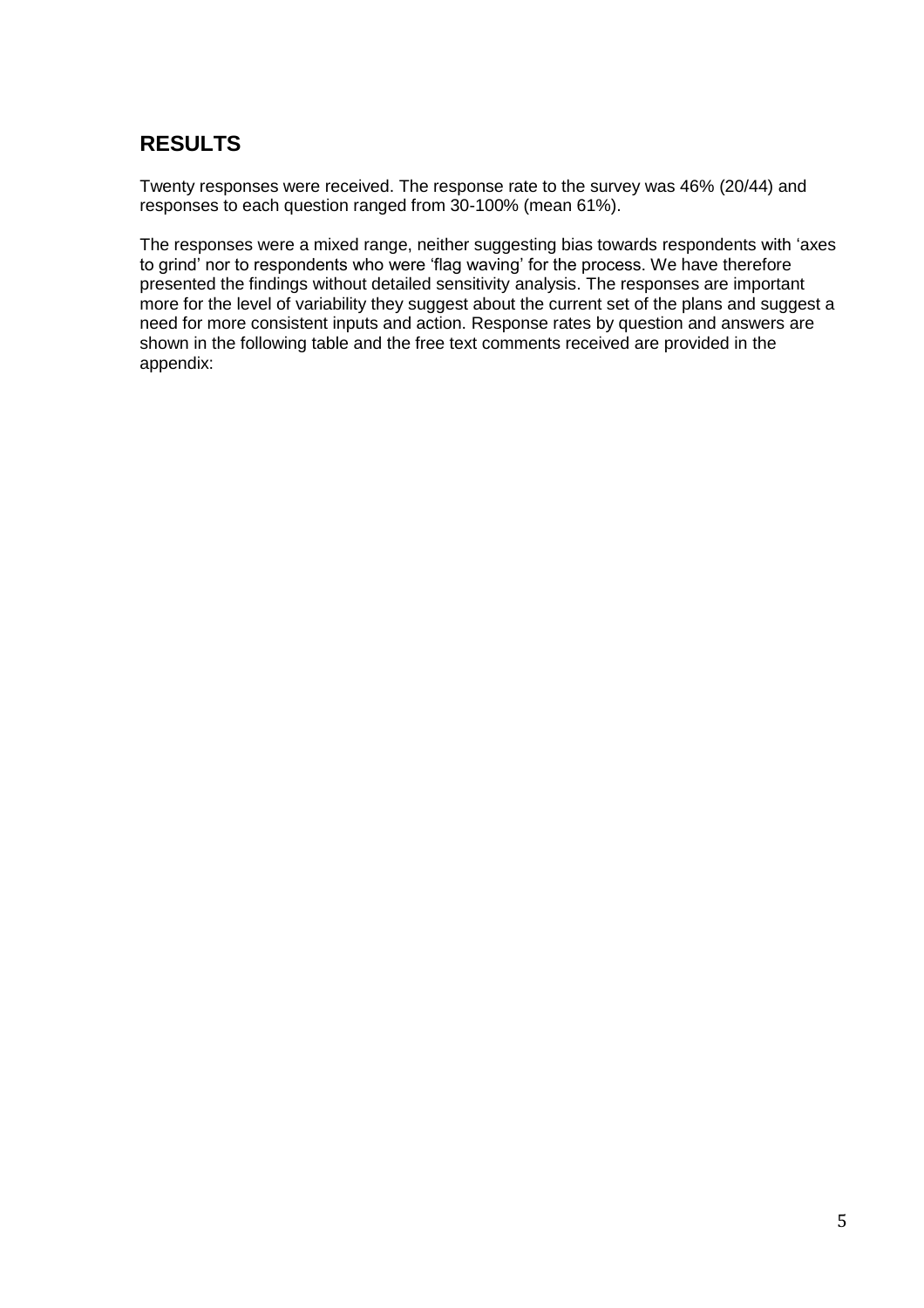| <b>THEME</b>               | <b>QUESTION</b>                                   | <b>RESPONS</b> | YΕ   | <b>NO</b> |
|----------------------------|---------------------------------------------------|----------------|------|-----------|
|                            |                                                   | E RATE%        | S%   | %         |
| Appropriate level of input | Strategic level lead input                        | 100            | 90   | 10        |
| and influence              | from a director of public                         |                |      |           |
|                            | health?                                           |                |      |           |
| Explicit commitment to a   | Evidence that                                     | 80             | 62.5 | 37.       |
| preventative approach      | preventive interventions of                       |                |      | 5         |
|                            | known effectiveness are                           |                |      |           |
|                            | being agreed for priority                         |                |      |           |
|                            | investment                                        |                |      |           |
|                            | Jointly funded and                                | 65             | 38   | 62        |
|                            | commissioned                                      |                |      |           |
|                            | Realistic and compliant with<br>legislation       | 70             | 80   | 20        |
|                            | Confidence that proposed                          | 75             | 60   | 40        |
|                            | interventions have strong                         |                |      |           |
|                            | evidence base                                     |                |      |           |
|                            | Appropriate process for                           | 75             | 73   | 27        |
|                            | appraising evidence for                           |                |      |           |
|                            | proposed interventions                            |                |      |           |
| Asset based approach       | Evidence of social audit and                      | 70             | 57   | 43        |
|                            | assessment of local                               |                |      |           |
|                            | strengths and assets                              |                |      |           |
|                            | (physical, capital, natural,                      |                |      |           |
|                            | human, social and                                 |                |      |           |
|                            | environmental) in the                             |                |      |           |
|                            | services provided and in the                      |                |      |           |
|                            | community in general                              |                |      |           |
|                            | Evidence that these                               | 65             | 54   | 46        |
|                            | analyses are generating the                       |                |      |           |
|                            | priorities and the key actions                    |                |      |           |
|                            | of the STP                                        |                |      |           |
|                            | Does this apply across the<br>whole STP footprint | 65             | 70   | 30        |
| Evidence based             | Does the STP include:                             | 60             |      |           |
|                            | clear population                                  |                |      |           |
|                            | health analyses of the                            |                |      |           |
|                            | major causes of                                   |                | 100  | 0         |
|                            | mortality and                                     |                |      |           |
|                            | morbidity                                         |                |      |           |
|                            | analyses from primary                             |                |      |           |
|                            | care based morbidity                              |                | 67   | 33        |
|                            | information                                       |                |      |           |
|                            | use of clinically<br>$\bullet$                    |                |      |           |
|                            | effective                                         |                | 83   | 17        |
|                            | interventions                                     |                |      |           |
|                            | consideration of                                  |                |      |           |
|                            | return on investment                              |                | 83   | 17        |
| Wider determinants         | Does the STP:                                     | 30             |      |           |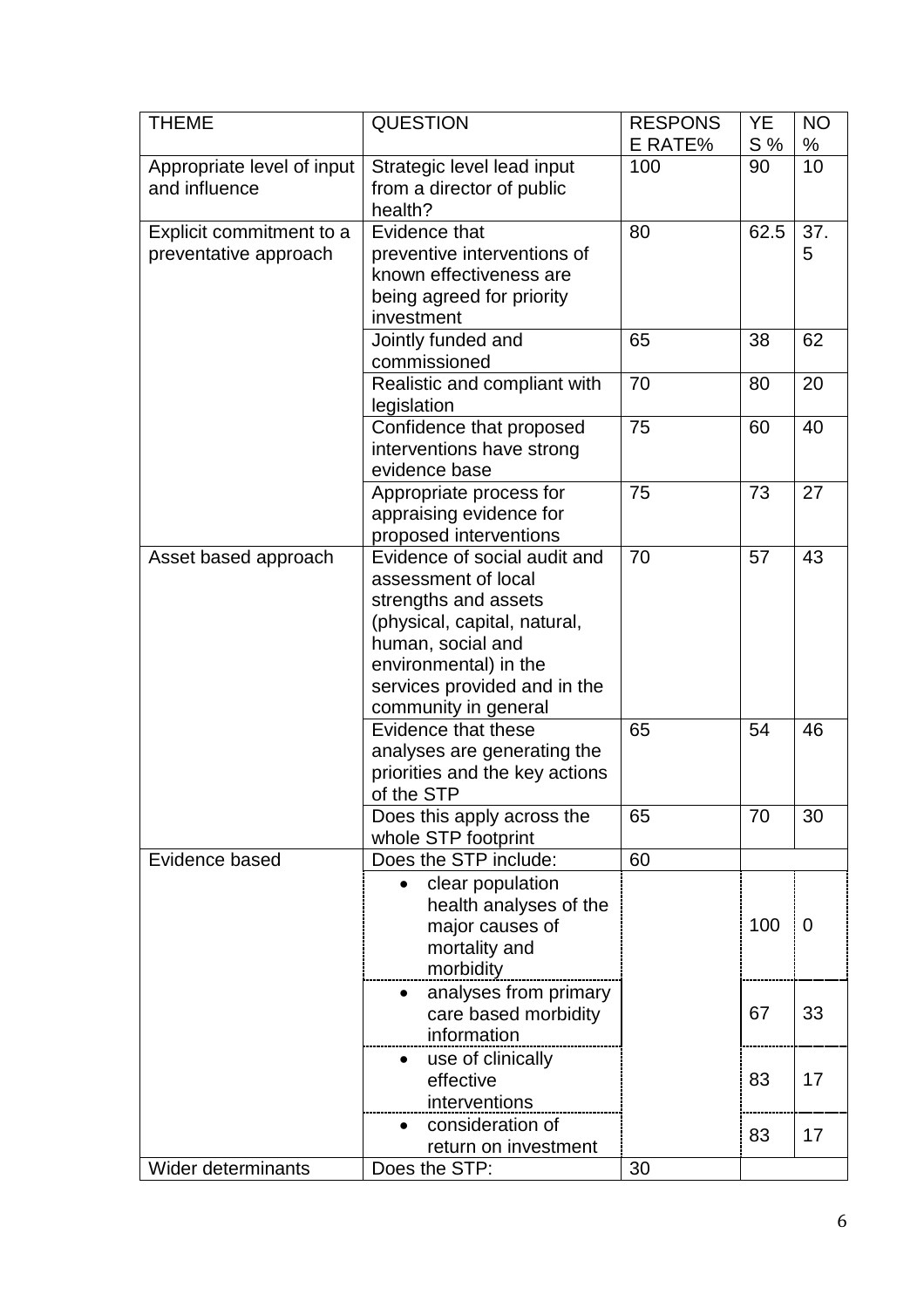|                                         | include analyses of<br>$\bullet$<br>social care and<br>housing factors<br>impacting on delayed<br>discharges or reasons<br>for admissions                    |    | 67                         | 33                         |
|-----------------------------------------|--------------------------------------------------------------------------------------------------------------------------------------------------------------|----|----------------------------|----------------------------|
|                                         | encourage education<br>authorities to maintain<br>investment in early<br>years                                                                               |    | 33                         | 67                         |
|                                         | demonstrate<br>$\bullet$<br>contribution to<br>children and adult<br>safeguarding                                                                            |    | 100                        | $\mathbf 0$                |
|                                         | demonstrate<br>$\bullet$<br>interaction with<br>economic<br>development to<br>promote health and<br>social care job<br>creation and local<br>procurement     |    | 33                         | 67                         |
|                                         | demonstrate<br>commitment to low<br>carbon footprint;<br>energy, water,<br>transport and<br>prescribing<br>efficiency, because<br>these will reduce<br>costs |    | 17                         | 83                         |
| Inequalities                            | Are there analyses and/or<br>evidence of inequalities in<br>need by                                                                                          | 50 |                            |                            |
|                                         | Age<br>Sex<br>Ethnicity<br>other Equality Act<br>characteristics                                                                                             |    | 80<br>80<br>40<br>60<br>10 | 20<br>20<br>60<br>40<br>90 |
| Aligned to deliver<br>required outcomes | Does the STP include a<br>description of the local STP<br>position or performance<br>relative to the national<br><b>Fingertips health profiles</b>           | 50 |                            |                            |
|                                         | <b>CVD</b><br>$\bullet$<br>Cancer<br>$\bullet$                                                                                                               |    | 90<br>90                   | 10<br>10                   |
|                                         | Children<br>$\bullet$                                                                                                                                        |    | 60                         | 40                         |
|                                         | Accidents<br>$\bullet$                                                                                                                                       |    | 10                         | 90                         |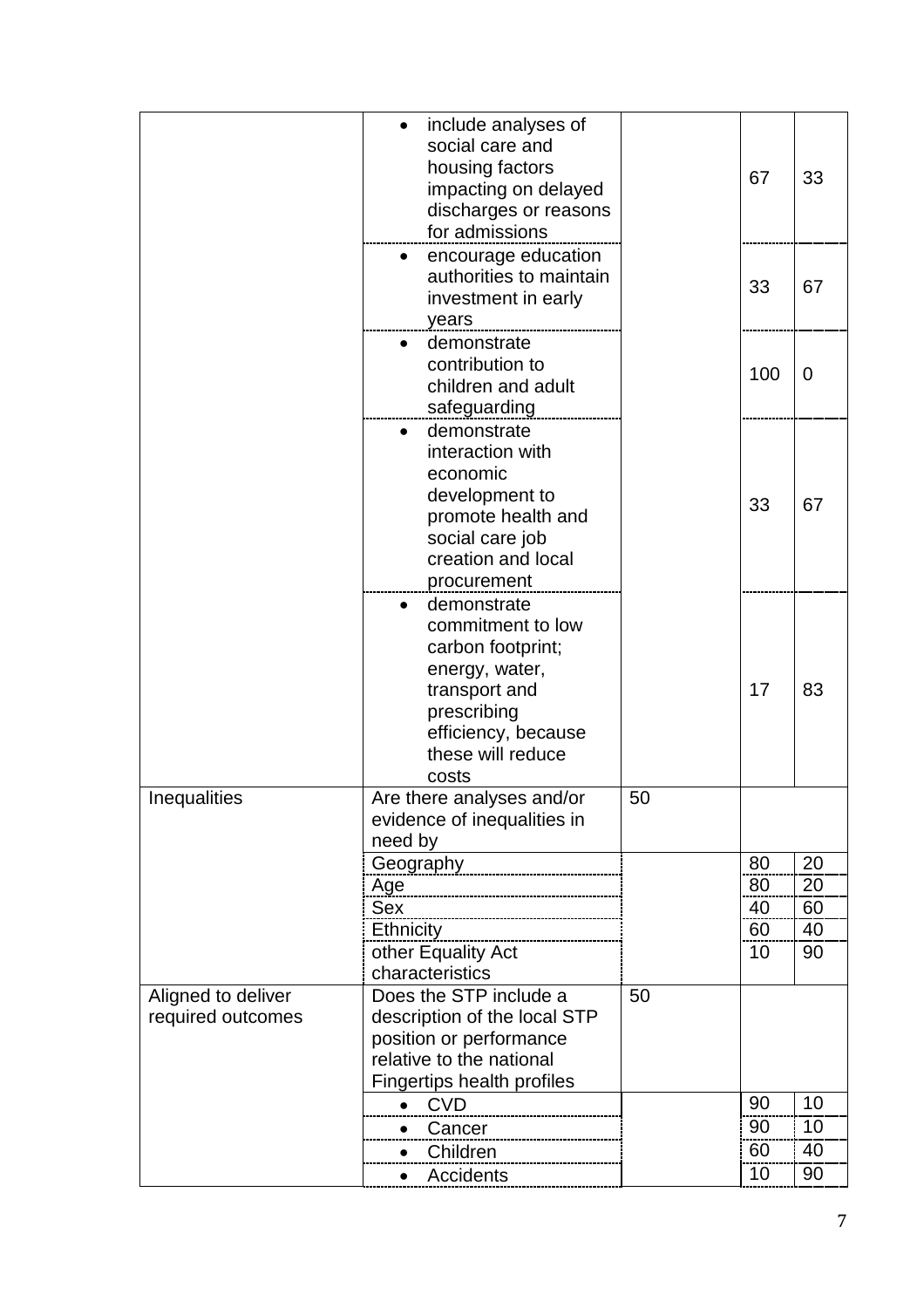|                         | Violence                        |    | 0           | 100 |
|-------------------------|---------------------------------|----|-------------|-----|
|                         | Housing<br>$\bullet$            |    | 10          | 90  |
|                         | Mental health<br>$\bullet$      |    | 90          | 10  |
|                         | Drugs and alcohol               |    | 30          | 70  |
|                         | Does the STP include            | 40 |             |     |
|                         | analysis of performance         |    |             |     |
|                         | relative to                     |    |             |     |
|                         | the ONS comparator<br>$\bullet$ |    | 88          | 12  |
|                         | families or neighbours          |    |             |     |
|                         | the best performing             |    | 63          | 27  |
|                         | hospitals or health             |    |             |     |
|                         | economies                       |    |             |     |
|                         | Does the STP include            | 60 | 67          | 33  |
|                         | analysis based on Right         |    |             |     |
|                         | Care indicators                 |    |             |     |
|                         | Does the STP include            | 55 | 82          | 18  |
|                         | consideration of waiting        |    |             |     |
|                         | times for assessment and        |    |             |     |
|                         | treatment and access to         |    |             |     |
|                         | primary care                    |    |             |     |
|                         | Does the STP include care       | 85 | 67          | 33  |
|                         | pathways reflecting sound       |    |             |     |
|                         | preventive and rehabilitative   |    |             |     |
|                         | content                         |    |             |     |
|                         | Does the STP include            | 60 | 33          | 67  |
|                         | metrics to determine            |    |             |     |
|                         | likelihood of success to        |    |             |     |
|                         | improve outcomes in lives       |    |             |     |
|                         | saved, DALYs etc                |    |             |     |
|                         | To what extent are STPs         | 60 |             |     |
|                         | applying new models of care     |    |             |     |
|                         | proposed for elderly patients   |    |             |     |
|                         | to children:                    |    |             |     |
|                         | Poor                            |    | 17          | 83  |
|                         | Fair<br>$\bullet$               |    | 67          | 33  |
|                         | Well<br>$\bullet$               |    | 17          | 83  |
|                         | Excellent                       |    | $\mathbf 0$ | 100 |
| Integration             | Evidence of integration of      | 60 | 58          | 42  |
|                         | planning for services across    |    |             |     |
|                         | physical and mental health      |    |             |     |
|                         | needs                           |    |             |     |
|                         | Evidence of integrated          | 60 | 50          | 50  |
|                         | planning of health and social   |    |             |     |
|                         | care services across age        |    |             |     |
|                         | transitions                     |    |             |     |
| Funding/Rationalisation | Appropriate resources           | 60 | 25          | 75  |
|                         | identified for the evaluation   |    |             |     |
|                         | of any new interventions and    |    |             |     |
|                         | models of care                  |    |             |     |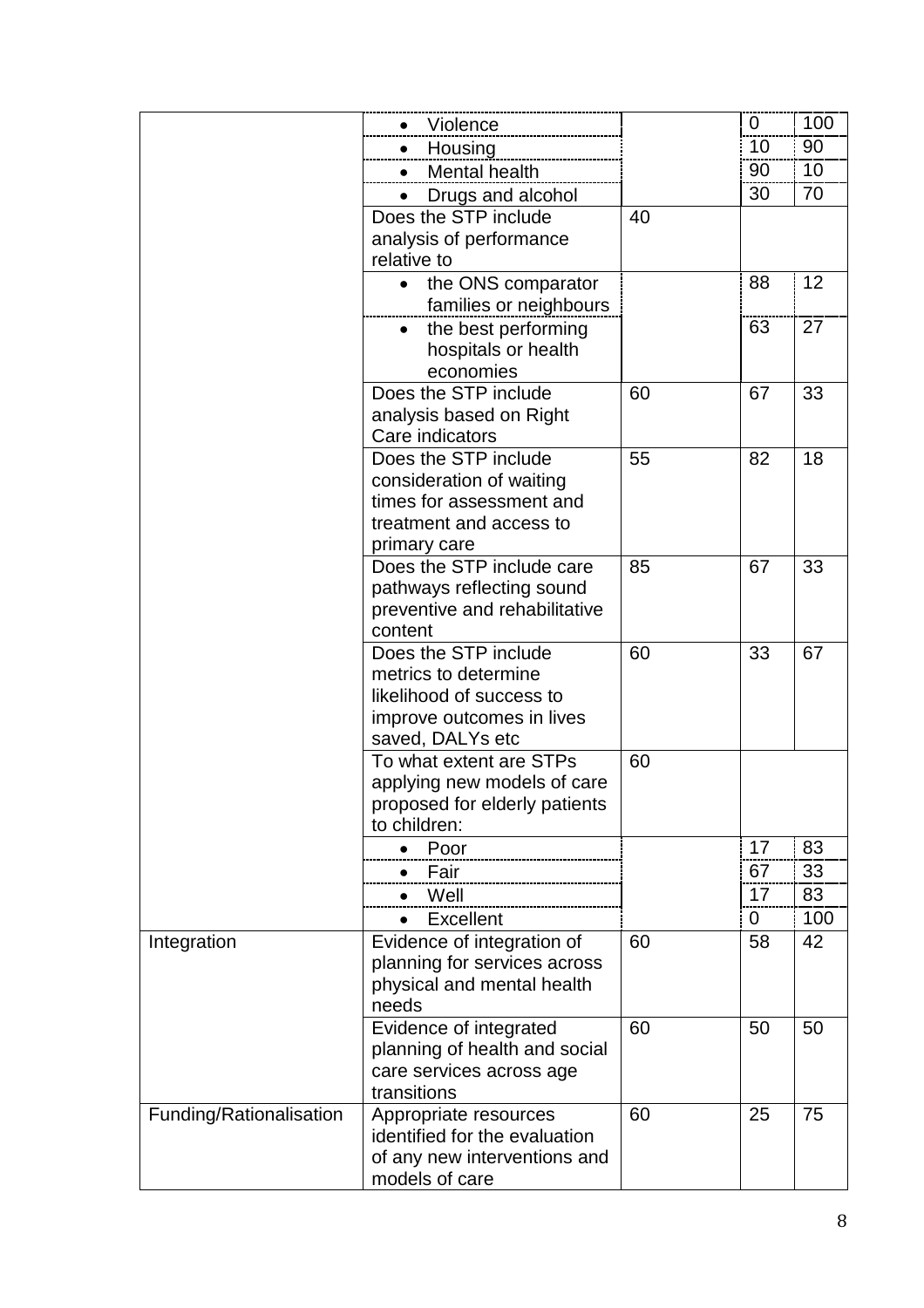|                                                                                       | Evidence of investment<br>commensurate with levels of<br>need and to improve<br>outcomes effectively                                  | 55 | 27             | 73  |
|---------------------------------------------------------------------------------------|---------------------------------------------------------------------------------------------------------------------------------------|----|----------------|-----|
|                                                                                       | Proposed rationalisations of<br>services evidenced by:                                                                                | 55 |                |     |
|                                                                                       | improving clinical<br>outcomes or clinical<br>safety (eg. stroke<br>services)                                                         |    | 46             | 54  |
|                                                                                       | clear<br>efficiencies/economie<br>s of scale confirmed<br>by risk assessments<br>not to be detrimental                                |    | 46             | 54  |
|                                                                                       | solely by saving<br>money                                                                                                             |    | 9              | 91  |
|                                                                                       | not evidenced                                                                                                                         |    | 36             | 64  |
|                                                                                       | Based on return on<br>investment                                                                                                      | 50 | 70             | 30  |
| <b>Effective consultation</b><br>and collaboration across<br>all LAs in STP footprint | Is the STP based on:                                                                                                                  | 35 |                |     |
|                                                                                       | genuine pooling of<br>sovereignty and<br>funds, sharing of staff,<br>joint posts, and lead<br>responsibilities across<br>all agencies |    | 29             | 71  |
|                                                                                       | support from all LAs                                                                                                                  |    | 57             | 43  |
|                                                                                       | integration across all<br>l As                                                                                                        |    | 57             | 43  |
|                                                                                       | consideration of<br>complementary plans<br>of partners                                                                                |    | 71             | 29  |
|                                                                                       | consideration of<br>public consultation on<br>fluoridation if dental<br>health is a problem                                           |    | $\overline{0}$ | 100 |
|                                                                                       | evidence of clear<br>$\bullet$<br>clinical support                                                                                    |    | 43             | 57  |
|                                                                                       | public and<br>stakeholder support                                                                                                     |    | 43             | 57  |
|                                                                                       | patient and career<br>support                                                                                                         |    | 14             | 86  |
|                                                                                       | shared confidence in<br>the delivery of<br>outcomes                                                                                   |    | 14             | 86  |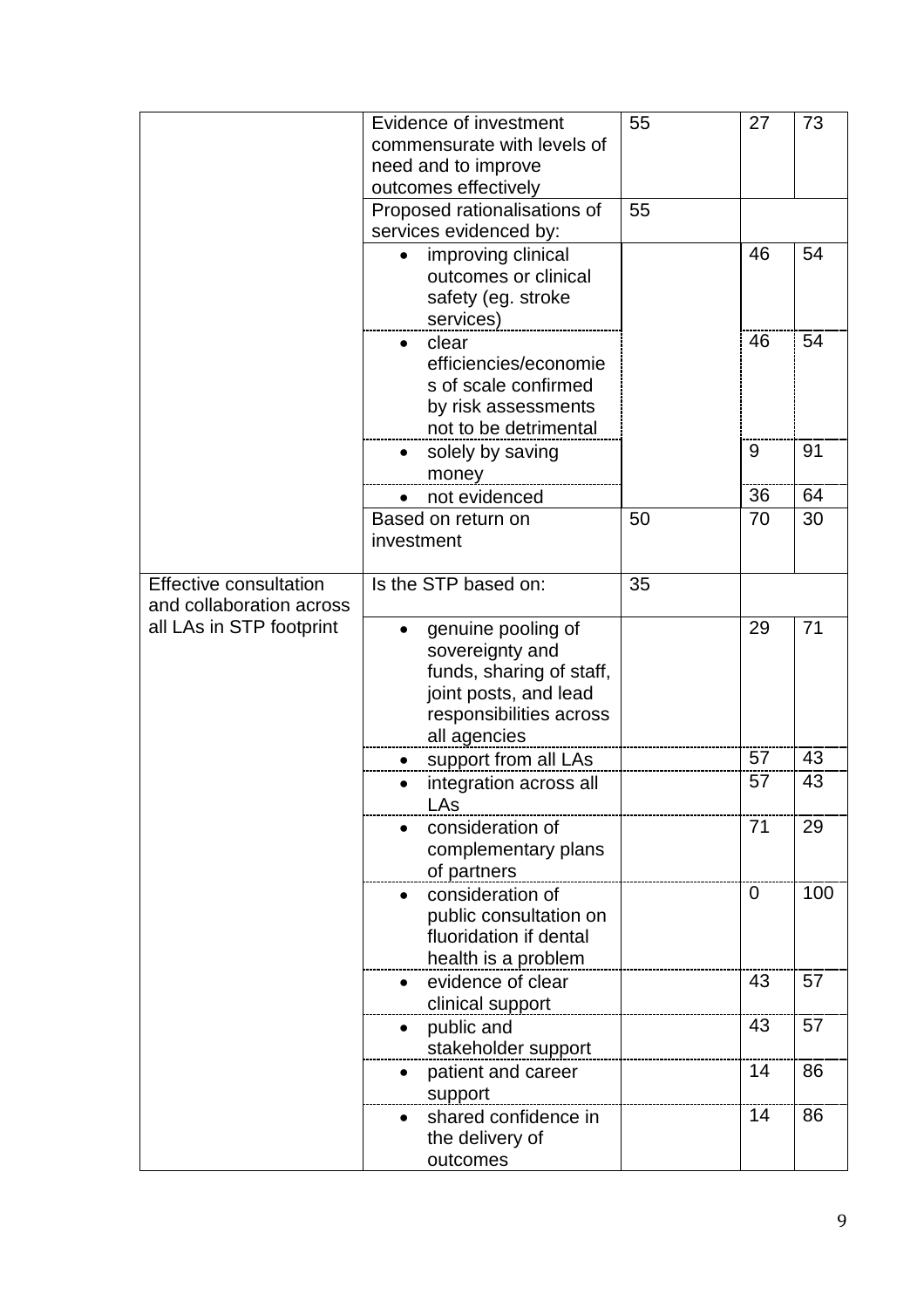## **DISCUSSION**

The overall response rate was 46% of STP footprints if it is assumed that all the responses were from different STP areas. However, this is unlikely and the real response rate is very probably less than 46%. We recognised that some DPHs may have been sensitive about being seen to criticise their local STPs so the question on location was broadly couched as 'region'. However, 50% of respondents still did not provide any geographical locus suggesting that this apprehension was valid and may have contributed to the modest overall response rate. We are also aware of the potential criticism of 'respondent bias' with negative experiences and opinions increasing the likelihood of response. However, several of the responses to specific questions were highly positive providing some reassurance and there was general agreement in the responses from the London footprint. While recognising that this survey cannot claim to be comprehensive and is subject to the limitations associated with all such qualitative assessments, we do consider the survey to be a useful and timely contribution to the consideration of the public health and preventative debate of STP development. This section discusses the results by the thematic structure of the questions:

There was a 100% response with a very encouraging 90% reporting strategic level lead input from a DPH reflecting an *Appropriate level of input and influence*.

Again, there was a strong response to *Explicit commitment to a preventative approach* section ranging from 65-80% across the five questions. There are concerning issues particularly around evidence with only 73% of respondents expressing confidence in the evidence appraisal process, 40% *not* confident about the underpinning evidence base for interventions, and 38% citing no evidence of prioritising investment in interventions of known effectiveness. In addition, 62% reported that proposals are *not* jointly funded or commissioned, and a disturbing 20% considering the interventions to be neither realistic nor compliant with legislation. This contrasts somewhat with the *Evidence based* section which, while attracting a lower response rate of 60%, showed a very strong commitment to population-based health analyses (100%), use of clinically effective interventions (83%) and primary-care-based morbidity data (67%).

There was a strong response to the *asset based approach* theme with an average response rate of 76%. Less than half reported social audit and assessment of local strengths and assets in the services provided and in the community in general (43%) or that these were generating the priorities and key actions of the STP. This is disappointing.

Only 17% identified a commitment to low carbon footprint, energy, water, transport and prescribing efficiency. This is a missed opportunity given the high public, professional and media concern around these issues and the recognised imperative to get the NHS carbon footprint down. Some caution is required in interpreting the outcomes of the *wider determinants* section given the low response rate of 30% but the 100% demonstration of a contribution to adult and children safeguarding is encouraging even if the other metrics are not; only 67% included analyses of social care and housing factors impacting on delayed discharges or reasons for admissions, and only a third addressed education investment in early years or economic development to promote health and social care job creation and local procurement.

The 50% response to the *inequalities* theme is especially disappointing given its fundamental impact on health and wellbeing, and the level of analyses by age and geography (80%) is reassuring. The level for sex (40%) and ethnicity (60%) is disappointing and, at 10%, 'other Equality Act characteristics' is very worrying. The *alignment to deliver required outcomes* had the same moderate response rate and similarly mixed reports. The local STP position or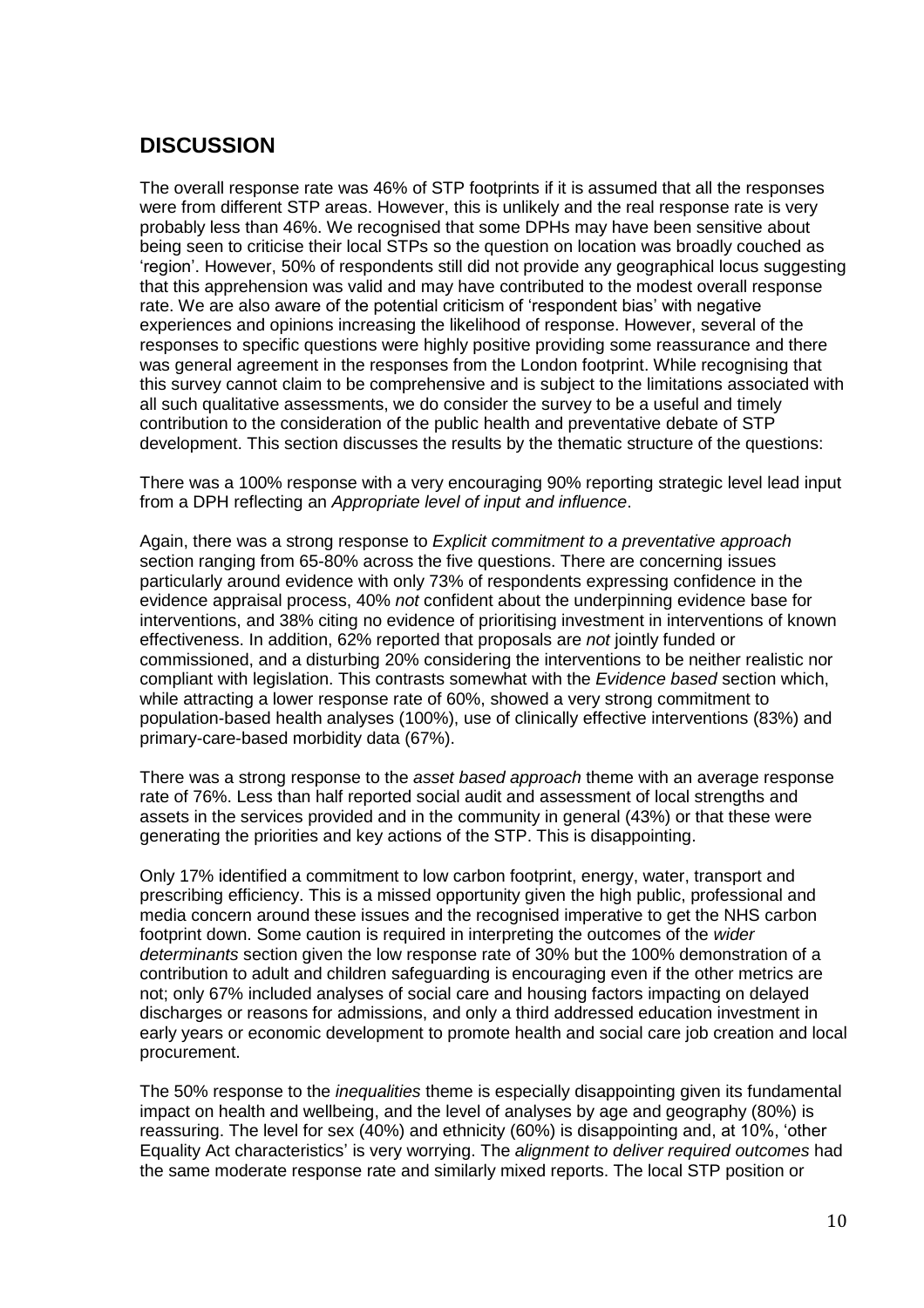performance relative to the national Fingertips health profiles was strong in terms of CVD, cancer and mental health at 90% but moderate for children (60%), poor for accidents and housing at 10%, and non-existent for violence. That a third did not base their analyses on the Right Care indicators is very disappointing given their credibility. Also disappointing is that a third did not use care pathways to reflect sound preventive and rehabilitative content or include metrics such as DALYS to determine likelihood of success in terms of lives saved. Only 17% considered that the STP process was effectively using new models of care from children to elderly patients. However, responses within this theme also demonstrated encouraging levels of inclusion of ONS comparator families (88%), waiting times for assessment and treatment and access to primary care (82%).

*Effective integration* is one of the corner stones of the STP, so it is especially concerning that half reported no integrated planning of health and social care services across age transitions and 42% no integration of planning for services across physical and mental health needs. The response rate to the *Effective consultation and collaboration across all LAs in STP footprint* theme was a very disappointing 35% and, while 71% considered complementary plans of partners, only 57% involved the support or integration of all the LAs and only 29% a genuine pooling of sovereignty, funds, staff, and lead responsibilities across all agencies. Fewer than half had clear clinical, public or stakeholder support (43%) and even fewer identified patient and carer support or, critically, shared confidence in delivery of outcomes (14%). None had considered public consultation on fluoridation where dental health was a problem. *Funding and rationalisation* is another cornerstone, and again the DPHs experience is concerning with a response rate of less than 60% and 75% of those considering the resources identified for the evaluation of any new interventions and models of care as inadequate and 73% that there was no evidence of investment commensurate with levels of need and improving outcomes effectively. Although 70% were satisfied that rationalisations of services were based on return on investment, more than a third reported that they were not evidenced at all and fewer than half identified the effective consideration of improvement in clinical outcomes or clinical safety or clear efficiencies/economies of scale confirmed as safe by risk assessments. Indeed 9% of respondents reported that the proposed rationalisations were predicated solely by saving money.

## **CONCLUSION**

While the recent King's Fund report, *Delivering sustainability and transformation Plans: From ambitious proposals to credible plans*, reported that all STPs include ambitions to strengthen prevention and early intervention and help people to stay healthy for longer echoing the aspirations of the *Five Year Forward View*, this survey suggests STPs are falling some way short of translating aspirations into achievable targets and commitments.

The level of strategic public health input is reported as very high but the impact of this on the STPs appears variable and, in some geographical and service areas, to be disappointingly poor eg. the level of evidence of effectiveness for proposed interventions, the extent and depth of collaborative working and integration and stakeholder support, and a lack of confidence that the interventions are realistic. Our findings would appear to confirm the fear of the King's Fund that cuts in social care and public health and a lack of earmarked funds to support transformation will affect the ability of NHS organisations and their partners to implement their plans.

The ambition to strengthen intervention has also been limited by the year-on-year budget cuts to the public health budget. This is of concern in an environment where integrated working does not seem to be strong in some areas. This, coupled with reducing numbers of public health trained staff, particularly specialists, who are perceived as an expensive resource, is compromising the ability of the system to deliver prevention.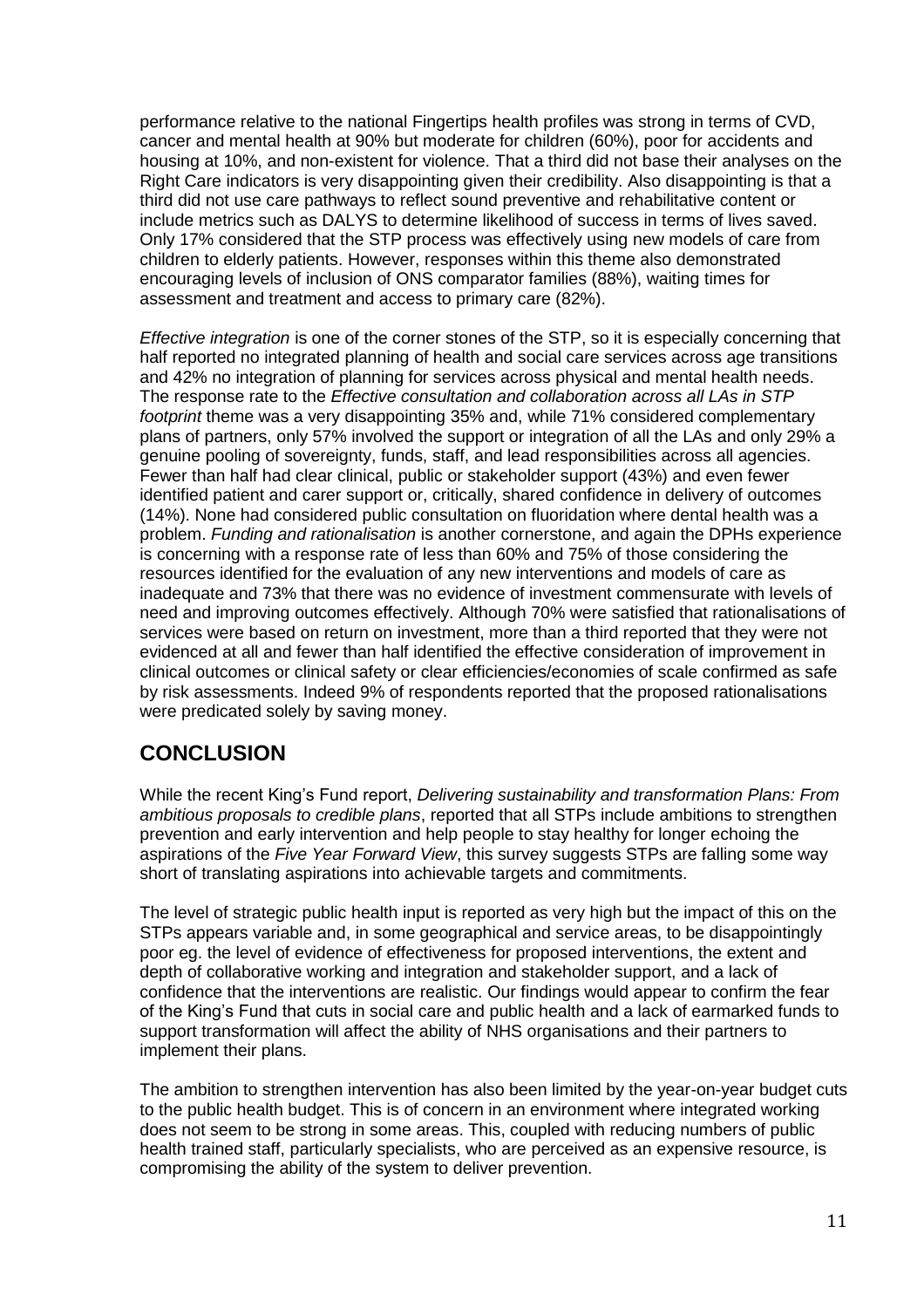The apparent lack of successful engagement with staff, patients, the public and local authorities that we have found was also highlighted as a threat to STPs in the same report and in a recent *British Medical Journal (BMJ)* paper by Professor Kieran Walshe who was concerned that professional and public consultation and engagement have been largely neglected, leading to suspicion and opposition from the medical profession, the public and the media, and a default to suspicion and opposition, mostly focused on hospital cuts and closures (*BMJ* 2017; 356 doi: [https://doi.org/10.1136/bmj.j1043\)](https://doi.org/10.1136/bmj.j1043).

Our survey has also found a failure to tackle the wider determinants of health with some of the more concerning signals about several specific determinants also identified by the King's Fund including quality of housing, employment, and access to education and training.

While we have identified some very positive experiences including strategic-level input from DPHs and use of population-based analyses and metrics, such as ONS comparator families, it must be of concern that overall our findings appear to reflect the results of a survey of 172 NHS trust chairs and chief executives carried out in late 2016 which found that investing in preventative services was considered the *least* important issue in STPs (NHS Providers 2016). We agree with the King's Fund analysis that STPs have real potential to close the care gaps identified in the *Five Year Forward View* but that this is predicated by a focus on prevention as a priority, the evidence for which is currently lacking and must be addressed. Additional resources should be invested in prevention and protected from a diversion to reduce deficits.